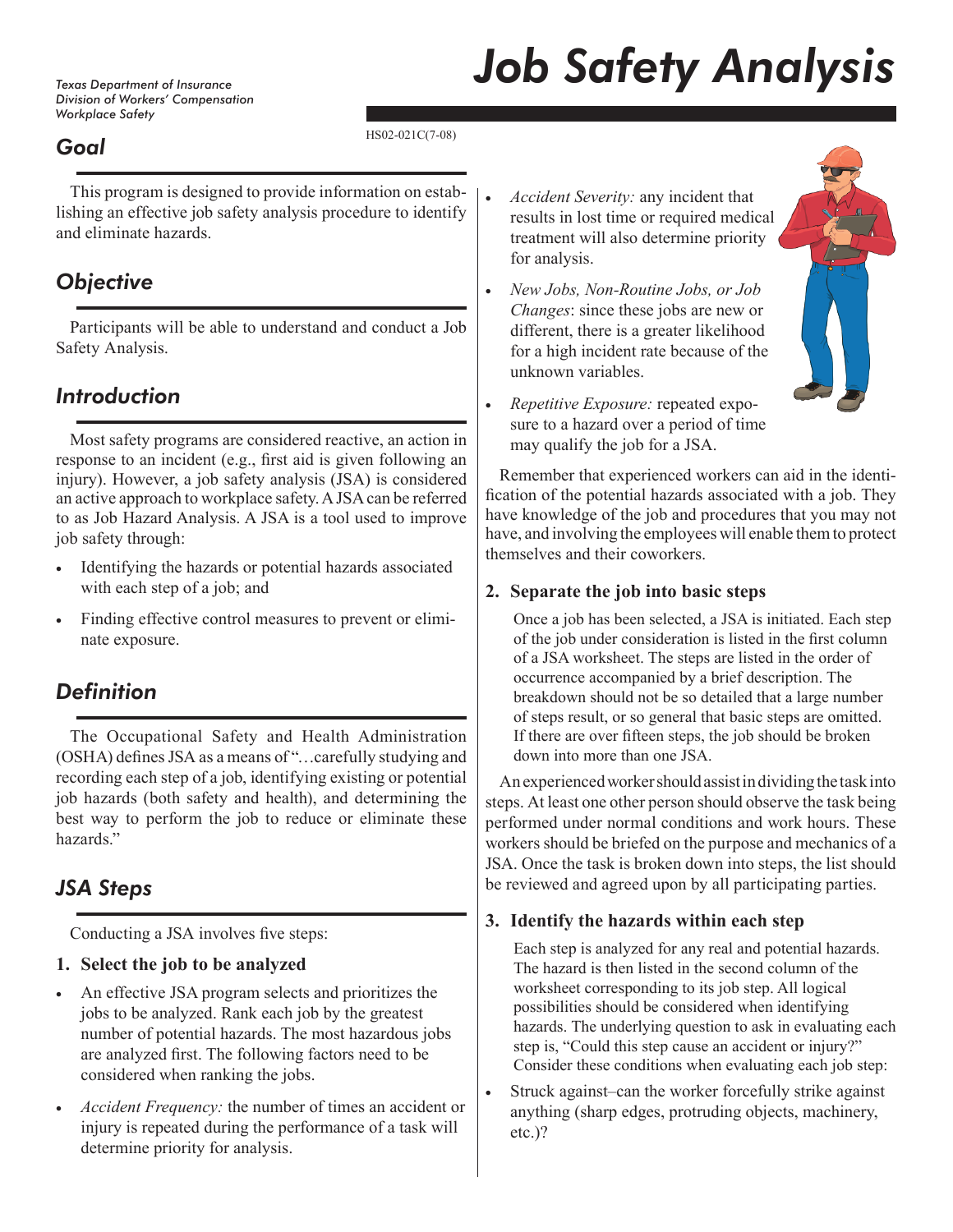- Struck by–can something move and strike the worker abruptly and/or forcefully?
- Contact with–can the worker come into contact with electrically charged equipment or chemical containers?
- Contacted by–can an agent such as hot solutions, fire, electrical arcs, steam, etc. come into contact with the worker?



- Caught in–can any part of the body be caught in an enclosure or opening of some kind?
- Caught on–can the worker be caught on any object, which could pull them into moving machinery?
- Caught between  $-$  can any part of the body be caught between something moving and something stationary or between two moving objects?
- Fall from same level–can the worker slip or trip on anything, resulting in a fall?
- Fall from different level–can the worker fall from one level to another because of a slip or trip?
- Overexertion–can the worker be injured while lifting, pulling, pushing, bending, or any other motion resulting in a sprain?



• Exposure–Can the worker be exposed to excessive noise, extreme temperatures, poor

air circulation, toxic gases, and/or chemicals or fumes?

#### **4. Control Each Hazard**

This step identifies the control measures for each hazard and lists them in the next column. The control measure recommends a job procedure to eliminate or reduce potential accidents or hazards. Consider these five points for each hazard identified:

• *Change the way the job is performed* – What needs to be considered is how to change the equipment and work area or provide additional tools or equipment to make the job safer. Perhaps engineering provisions or work-saving tools can be utilized to make the job or work area safe. The goal should be determined and the various ways analyzed to achieve the goal in the safest way possible.

- *Change the physical conditions*  Physical conditions may include tools, materials, and equipment that may not be right for the job. Controls such as administrative or engineering can correct the problem. For example, purchasing a product in smaller packages if it requires heavy lifting force or redesigning the workspace to improve safety.
- *Change the job procedures*  An example of changing job procedures, to avoid burns from a hot engine, service equipment prior to starting a shift instead of conducting the service at the end of a shift. Some changes in procedures may create other hazards. As a result, caution should be exercised when changing procedures.
- *Reduce the frequency* Frequency refers to the length of time exposed to a hazard. Changes in administrative controls can reduce the frequency of exposure in hazardous situations. For example, a worker may be required to work for only two hours in the noisy environment instead of four hours.
- *Use of personal protective equipment*  Personal protective equipment should be used as a temporary and a last resort to protect employees from hazards.

#### **5. Revise the Job Safety Analysis**

The JSA is only effective if it is reviewed periodically or after an accident occurs. Revising the JSA can find safety hazards that were missed during earlier analysis. The JSA should be reviewed immediately after an accident to determine if any new job procedures or protective measures are needed.

The Job Safety Analysis process takes time to develop and implement. For some tasks, the JSA process may take more than one day. A JSA should be planned ahead of time and be done during a normal work period.

There are many advantages to using the JSA. One of the most important advantages is training new employees on recommended safe job procedures and how to apply these procedures to their work. Safety training is provided before the new employee performs the tasks.

A JSA is an accident prevention approach to creating a safe work environment. The JSA can be implemented for every job or task in the workplace. Improved job methods can reduce costs resulting from employee absenteeism and workers' compensation due to on-the-job injuries, and can often lead to increased productivity.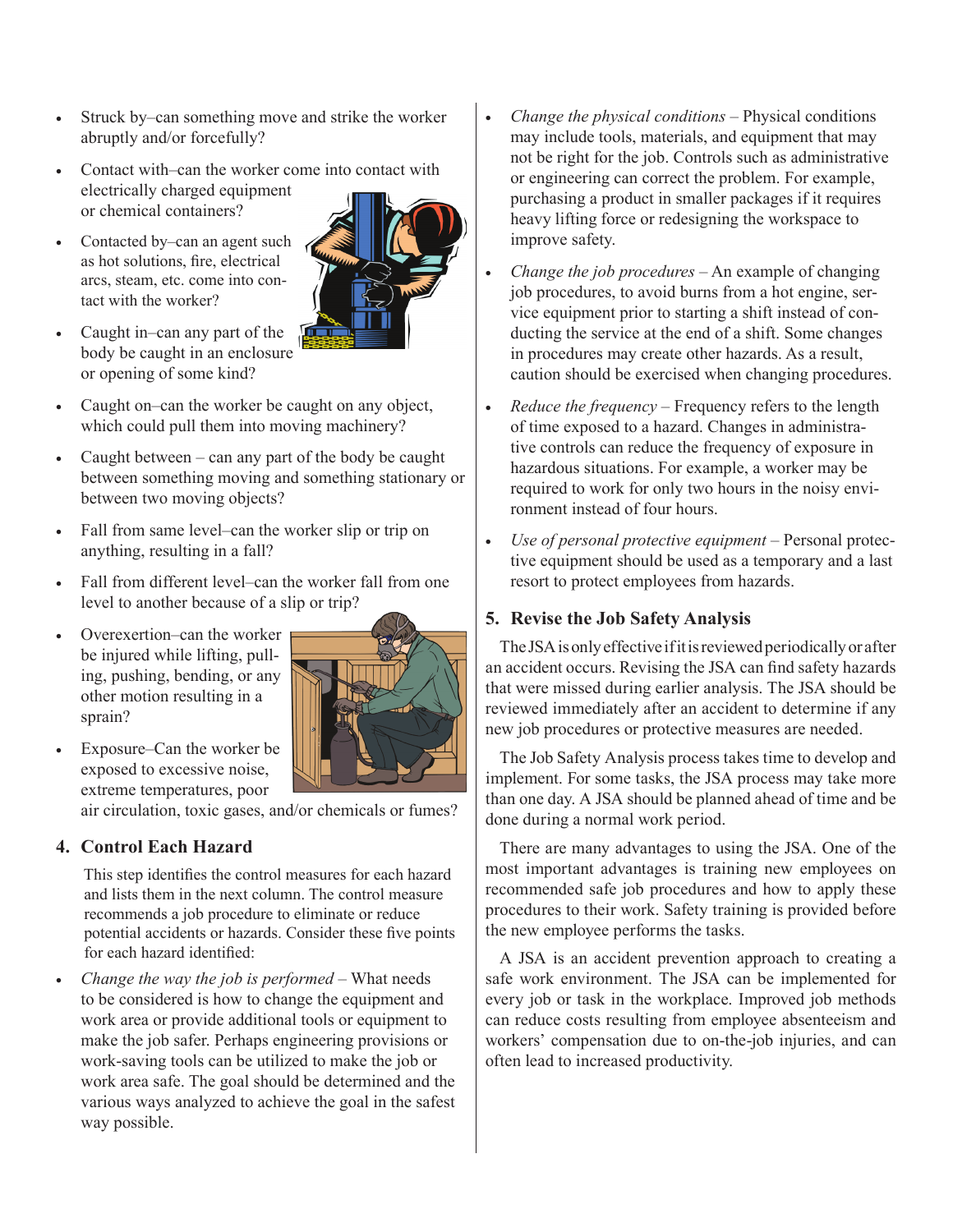#### *Review*

- 1. Which of the following is not one of the five steps in developing a JSA?
	- a. Select job to be analyzed
	- b. Identify the hazards within each step
	- c. Revise the job safety analysis
	- d. Report the JSA to OSHA
- 2. What criteria are used to determine the priority of tasks to analyzed?
	- a. Accident frequency
	- b. Accident severity
	- c. Repetitive exposure
	- d. All of the above
- 3. Who should be involved in developing a JSA?
	- a. Experienced workers
	- b. Workers from other jobs
	- c. Company president
	- d. None of the above
- 4. After how many tasks should you break a job into more than one JSA?
	- a. 5
	- b. 15
	- c. 25
	- $d = 20$
- 5. What type of hazard control should be considered a last resort?
	- a. Change the job procedures
	- b. Use personal protective equipment
	- c. Change the physical conditions
	- d. None of the above

#### The Texas Department of Insurance, Division of Workers' Compensation (TDI, DWC) E-mail **resourcecenter@tdi.state.tx.us** or call 1-800-687-7080 for more information.

#### *Answers*

- 1. d
- 2. d
- 3. a
- 4. b
- 5. b

#### *Resources*

The Texas Department of Insurance, Division of Workers' Compensation (TDI, DWC) Resource Center offers a workers' health and safety video tape library. Call (512) 804-4620 for more information or visit our web site at <http://www.tdi.state.tx.us/wc/safety/employers.html>

Disclaimer: Information contained in this training program is considered accurate at time of publication.

> *Safety Violations Hotline* 1-800-452-9595 safetyhotline@tdi.state.tx.us